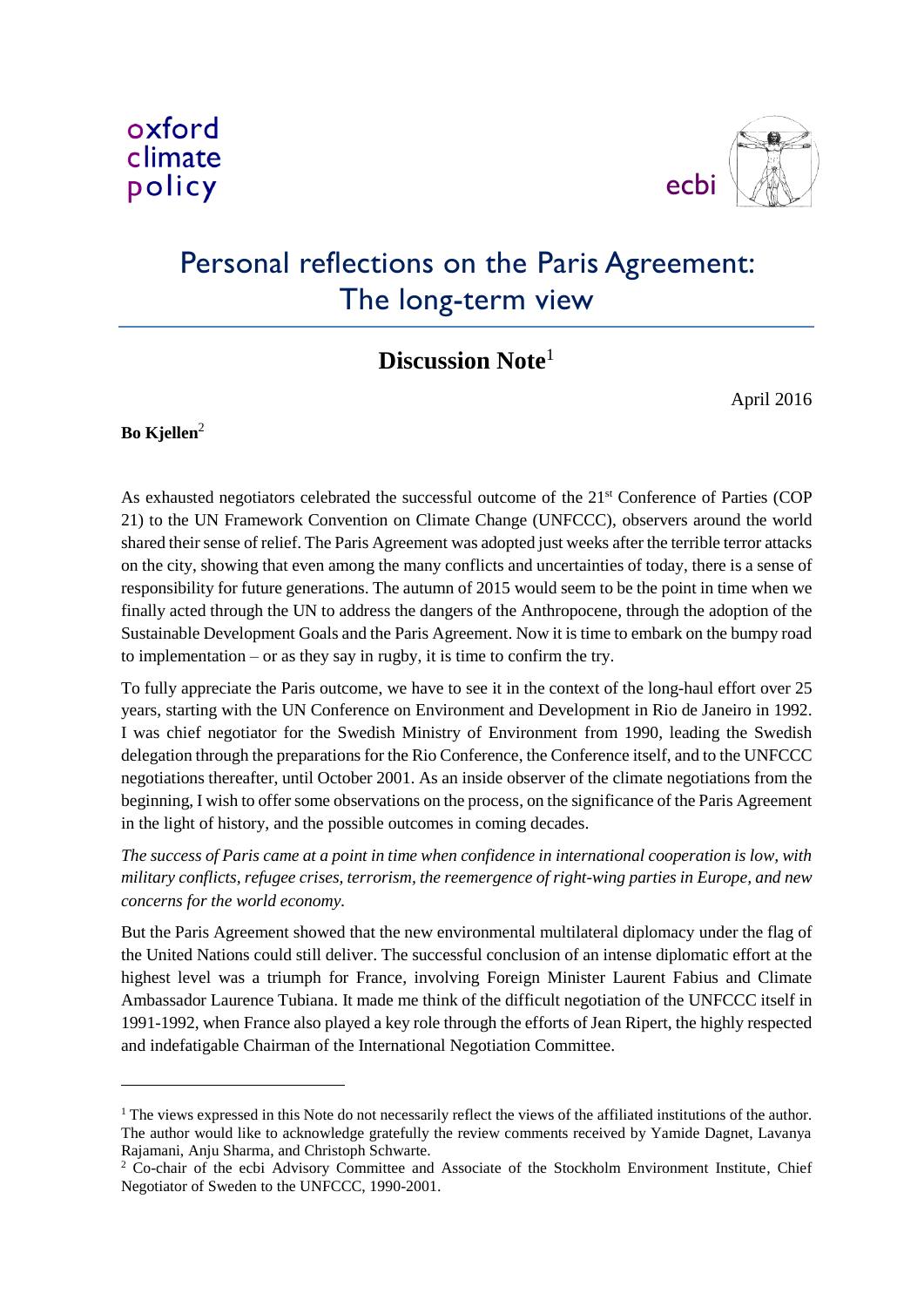Science has been a driving force from the beginning of the climate negotiations. The five Assessment Reports of the Intergovernmental Panel on Climate Change (IPCC) were a constant driving force at decisive COP sessions. The political importance of the  $1.5{\text -}2^{\circ}C$  objective is based on the efforts of the IPCC. Science has also given us the concept of the Anthropocene, to help understand the importance of international action not only on climate change, but on the full range of human activities influencing the global environment. The growing understanding of the risks and the real gravity of human influence at the planetary level were instrumental to the success of Paris, and our responsibility towards future generations was on the mind of negotiators as they hammered out the final details of the Paris Agreement.

#### **A critical evaluation of the Kyoto Protocol**

*When the Kyoto Protocol was being negotiated in the 1990s, two ways of approaching the problems of mitigation were in competition from the beginning: "policies and measures" vs. "targets and timetables". The two are reflected in Article 2, and Article 3 of the Kyoto Protocol, but the central attention is on Article 3. This approach sharpened the divide between Annex I and non-Annex I Parties, leading to less than active participation by developed countries, highlighted by the decision of the US not to ratify the Protocol. Furthermore, since adaptation was given far less attention than mitigation, and transfers of financial and technological resources from North to South remained limited, developing countries did not feel sufficiently engaged in the process. Sure, they participated actively in the negotiations, but the impact on national policies was limited.*

*Against this background, the present approach of "nationally determined contributions" (NDCs), focusing on national policies and measures, submitted by 187 Parties including the EU; and the global goal of adaptation, strengthened by detailed rules on implementation in the Paris Agreement, presents a striking contrast.*

The 1995 Berlin Mandate and the 1997 Kyoto Protocol were necessary steps in giving substance to the UNFCCC. The Protocol and its implementation decisions, in particular the Marrakech Accords adopted in 2001, contain elements which need to be carried over into the new regime after 2020. But with hindsight, I think that the central ambition of the Protocol to establish Annex I Party quantified emission and limitation reduction objectives (QUELROs), while exempting non-Annex I Parties from any commitments beyond those of Article 4.1 of the UNFCCC, were not realistic.

As negotiators we were all impressed by the success of the Montreal Protocol, but at the time we did not give full attention to the huge difference between the ozone issue – tremendously important but limited in scope – and climate change. Action to reduce greenhouse gas emissions is not just about environment, it is about society, the whole fabric of complicated societies at different points of development, of social conditions and traditions, of the effects of technology and rapid change.

A complicated international regime based on a rapid political negotiation, leading to rather crudely crafted QUELROs by Annex I Parties only and a "firewall" between Annex I and non-Annex I, proved unrealistic and did not provide long-term stability. The concrete effects of the Kyoto Protocol turned out to be limited. It took four years of negotiations until the end of 2001 to make the provisions of the Protocol sufficiently precise to be ratifiable. By then, the US had already decided not to participate.

Entry into force was delayed to 2005 due to Russia's late ratification in the autumn of 2004. New Zealand, Canada, Australia and Japan were lukewarm, and later decided not to participate in the second commitment period of 2013-2020. Canada even withdrew formally from the Protocol. The only real driving force during this period was the EU, with its strong support for the climate negotiations and its integrated structures. The concrete preparation for the second commitment period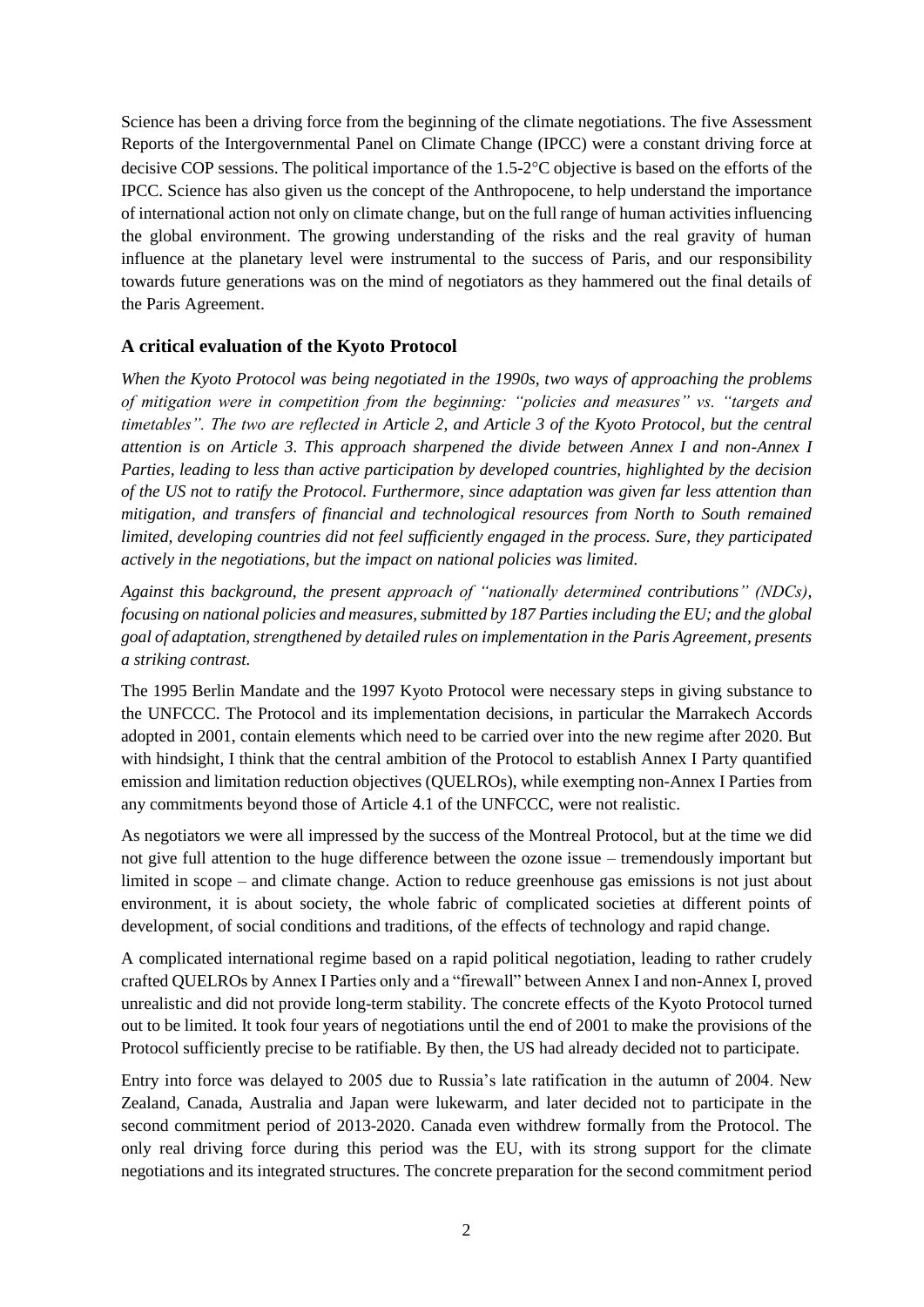could only really begin at Bali in 2007, when the notion of monitoring, reporting and verifying (MRV) was mentioned for the first time in an official text. Bali also agreed that a decisive, forward-looking negotiation would take place at COP 15 in Copenhagen, in 2009.

For the first time, the conference in Copenhagen included a meeting of Heads of State or Government, and expectations were very high. In fact, they were too high – not least because Barack Obama had taken significant political steps to signal a new US approach to the climate negotiations. However, by the autumn of 2009, Obama's climate proposals had run into trouble in Congress, and the global economic crisis became the centre of attention. Furthermore, the short preparation time and a less than perfect Chairmanship led to a rather confused COP. No agreement was reached on a second commitment period for the Kyoto Protocol, and the final High-Level meeting could not agree on more than a general political statement, called the Copenhagen Accord. The Accord could not be formally adopted by the Plenary because of opposition from some Parties. COP 15 was labeled a total failure and a disaster, not least by NGOs and the media.

## **Dynamic elements of the Copenhagen Accord**

*However, even if the potential of the Copenhagen Accord was not recognized immediately, it contained a number of elements, which skillful diplomacy would transform into building blocks for a new approach.*

At Copenhagen, the 2°C objective was recognized; all Parties were invited to table information before 1 February 2010 on planned action to reduce emissions; the importance of adaptation was underlined; developed countries promised to provide US\$ 100 billion annually from 2020; and a Green Climate Fund was established. The final point in the text deserves to be quoted: "*We call for an assessment of this Accord to be completed by 2015, in light of the Convention's ultimate objective. This would include consideration of strengthening the long-term goal referencing various matters presented by the science, including in relation to temperature rises of 1.5 degrees Celsius*".

In the general gloom after Copenhagen not much attention was paid to these dynamic elements of the Accord. COP 15 had made an appeal to Mexico as the host of COP 16 to take special preparatory action, and this led to a major diplomatic effort and a careful management of expectations by Mexico. The prospective for COP 16 started to look brighter. In 2010, the Copenhagen Accord was formally adopted by COP 16 at Cancún, and an Adaptation Framework was agreed.

The following year, at COP 17 in Durban, efficiently chaired by South Africa, the firewall between Annex I and non-Annex I was finally weakened through the language of the Durban Platform for Enhanced Action (DPEA). The DPEA called for the adoption, by 2015, of a "*a Protocol, another legal document or an agreed outcome with legal force under the Convention, applicable to all countries*".

The following COPs – Doha 2012, Warsaw 2013, Lima 2014 – all agreed on important building blocks for the Paris Agreement. Negotiations centred on the Ad Hoc Group on the Durban Platform (ADP), with hard-working and efficient co-chairs. Based on the pledges called for in the Copenhagen Accord, the notion of "Intended Nationally Determined Contributions" (INDCs) was introduced, avoiding the politically charged words of "commitments" or "pledges". The INDC method recognized the extremely different national conditions of countries, while engaging all governments to maximize their efforts to take concrete action to reduce greenhouse gas emissions and to report on the results of their policies and measures. By COP 21, 187 Parties had tabled their contributions, and almost all UN countries now support the Paris Agreement.

I wish to emphasize that INDCs were not just a second-best solution. They were the only solution available for an agreement on issues related to societal structures and priorities, and may well be a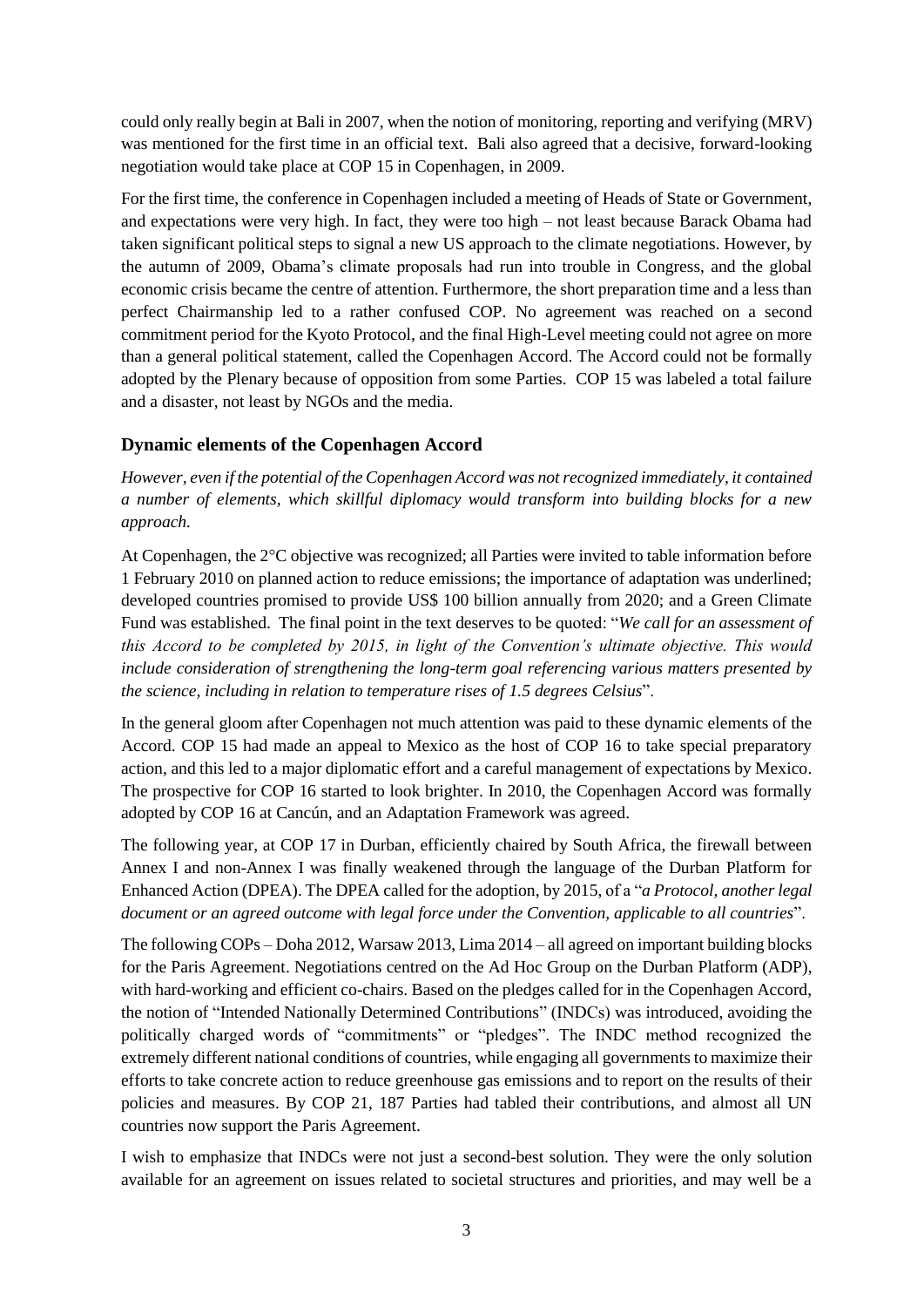platform for more rather than less national action, since implementation will not only be followed in the institutional framework of the UNFCCC, but also as an integral part of national politics and debate.

The NDCs are not legally binding international law, but the process and procedures in which they are embedded are (such as the MRV process). There is a flexible institutional control based on transparency, which establishes a legally binding system, subject to revisions at five-year intervals. The Agreement will be operative from 2020, and Parties are expected to provide revised NDCs by then. The first stocktaking of possible improvements of contributions will take place in 2023, and the next one in 2028. Parties will have to submit their next NDCs by 2025. A "facilitative dialogue" will be convened in 2018 to "*take stock of the collective efforts of Parties to progress toward the long-term goal referred to in Article 4.1 of the Agreement and to inform the preparation of NDCs pursuant to Article 4.8*."

The Paris COP decision and the Paris Agreement have provided a platform and a new framework for global cooperation on climate change. It combines top-down and bottom-up action, engaging all governments to adopt efficient, integrated policies to reduce greenhouse gas emissions while safeguarding national economic and social objectives.

### **Basis of technical and social transformation**

*The Paris Agreement is now the pivotal point of the climate negotiations. The central elements of the Copenhagen Accord, and much more, are now part of the Agreement, supported by a detailed COP decision.*

Twenty-five years of intense scientific and diplomatic efforts, and an accelerated and efficient preparation for COP 21, form the platform for the work ahead in the UN and in all countries, which we hope will lead to the technical and societal transformations needed by 2030 and beyond.

However, there are also valid criticisms, particularly from scientists. They have pointed to the mismatch between the welcome mention to the  $1.5^{\circ}$ C objective in Article 2 (a) of the Paris Agreement, and the language in Article 4.1 on the "*balance between anthropogenic emissions of GHG's and removals by sinks in the second half of this century*". The language on sinks in the long-term perspective is not considered realistic, since it would require negative emissions on a scale which might not be possible to achieve even through technologies such as carbon capture and storage, and may open the road for more radical methods of climate engineering. Some regret the absence of any concrete goals for 2050, and find the lack of a precise goal for global peaking of greenhouse gas emissions worrying.

Others would have wished for more precise text on finance. And of course, a heavily negotiated text such as this is, in parts, too general and contains elements that may cause serious disagreements when they are formulated into concrete action. The devil is in the details, as always. While welcoming the political commitment by so many nations in their INDCs, it is clear that the process to negotiate improvements in the NDCs will have to be started without undue delay, and be carried out in an efficient and credible way to create confidence in the method and process. In that context, the need for full transparency will be of crucial importance.

Finally, there are broader political issues at stake. While a great number of Parties will certainly sign the Agreement in New York in April 2016 and most probably also ratify rather quickly, entry into force requires "*ratification by at least 55 Parties to the Convention accounting in total for at least an estimated 55 percent of the total global greenhouse gas emissions*". The key players needed for the Agreement to enter into force include the US, China, India, and the EU.